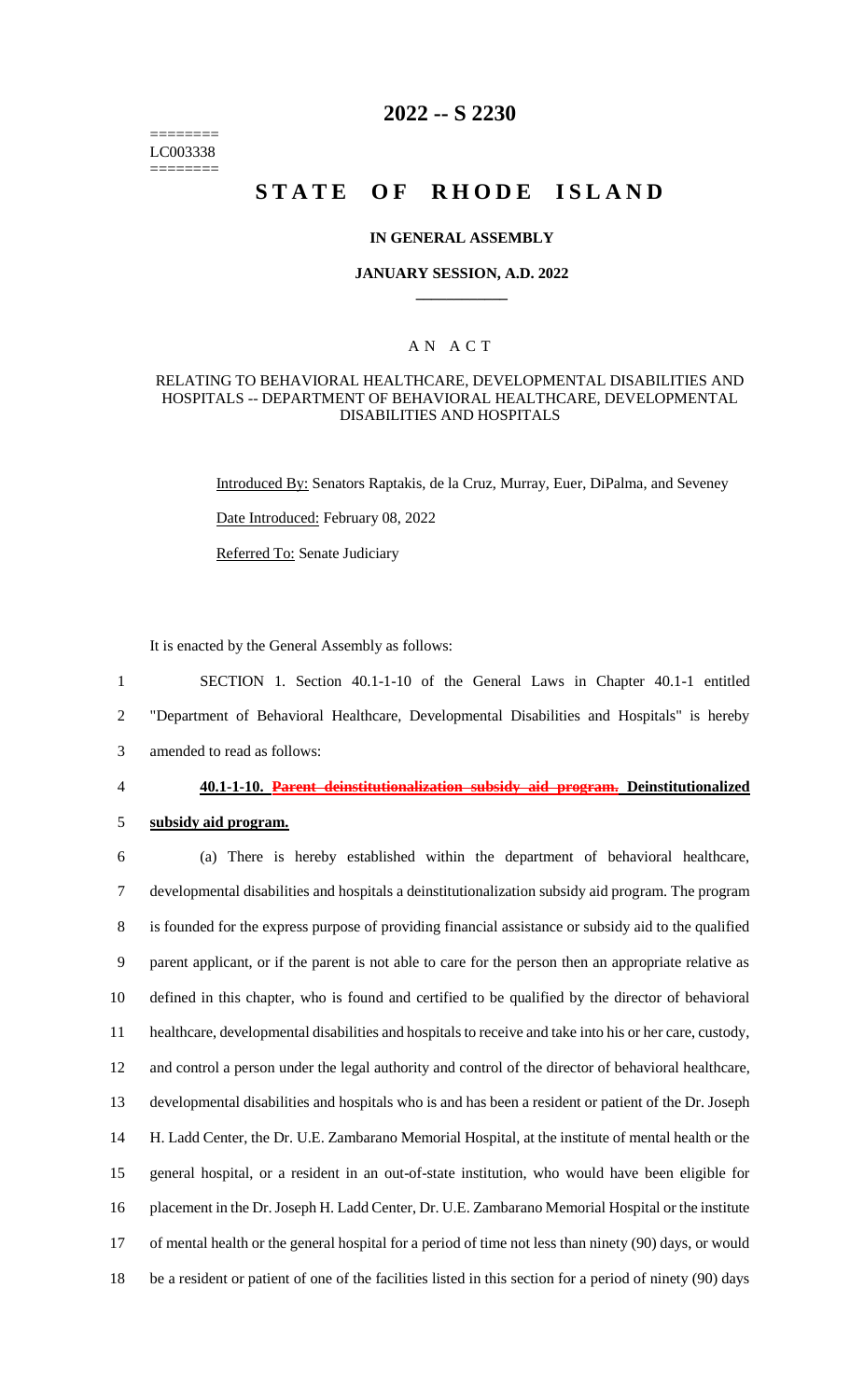or more if a specialized community program were not developed to meet the person's particular 2 and/or unique needs and meets the eligibility criteria contained in § 40.1-21-4.3.

 (b) The general assembly hereby finds that such a parent deinstitutionalization program would promote the general welfare of the citizens of the state and further the purpose of providing deinstitutionalization care, treatment, and training for the institutionalized person and subsidy aid to the qualified parent applicant or an appropriate relative of the institutionalized person. It is further found that the program is established for the purpose of providing subsidy aid to assist and make available non-institutional care, support, and training when it is found to be in the best interests of the health and welfare of the institutionalized person and where that placement may be made and certified by the director of behavioral healthcare, developmental disabilities and hospitals to the qualified parent applicant.

 (c) The director of behavioral healthcare, developmental disabilities and hospitals is hereby vested with the authority to promulgate rules and regulations as are deemed necessary and in the public interest to establish and place into operation the parent deinstitutionalization program and authorize the payment of subsidy aid to the qualified parent applicant or an appropriate relative who receives into his or her care, custody, and control a person under the legal authority and control of the director of behavioral healthcare, developmental disabilities and hospitals who is or has been a resident or patient of the Dr. Joseph H. Ladd Center, the Dr. U.E. Zambarano Memorial Hospital, at the institute of mental health or the general hospital or a resident or patient in an out-of-state institution who would have been eligible for placement in the Dr. Joseph H. Ladd Center, Dr. U.E. Zambarano Memorial Hospital, or the institute of mental health, or the general hospital.

 (d) Rules and regulations promulgated pursuant to subsection (c) shall include, but not be limited to, the following areas of concern:

 (1) The establishment of eligibility and other requirements for the qualification and certification of the parent applicant applying for subsidy aid under this chapter;

 (2) The establishment of eligibility and other requirements for the qualification and certification of a person to be removed and placed from the Dr. Joseph H. Ladd Center or Dr. U.E. Zambarano Memorial Hospital, or the institute of mental health or the general hospital, under this program as set forth in this chapter or a resident or patient in an out-of-state institution under this program as set forth in this chapter;

 (3) The establishment of such other eligibility, certification, and qualification standards and guidelines for the person or the parent applicant or an appropriate relative to which the program applies as may be deemed reasonable and in the public interest;

(4) The establishment of such licensing, regulating, inspection, monitoring, investigation,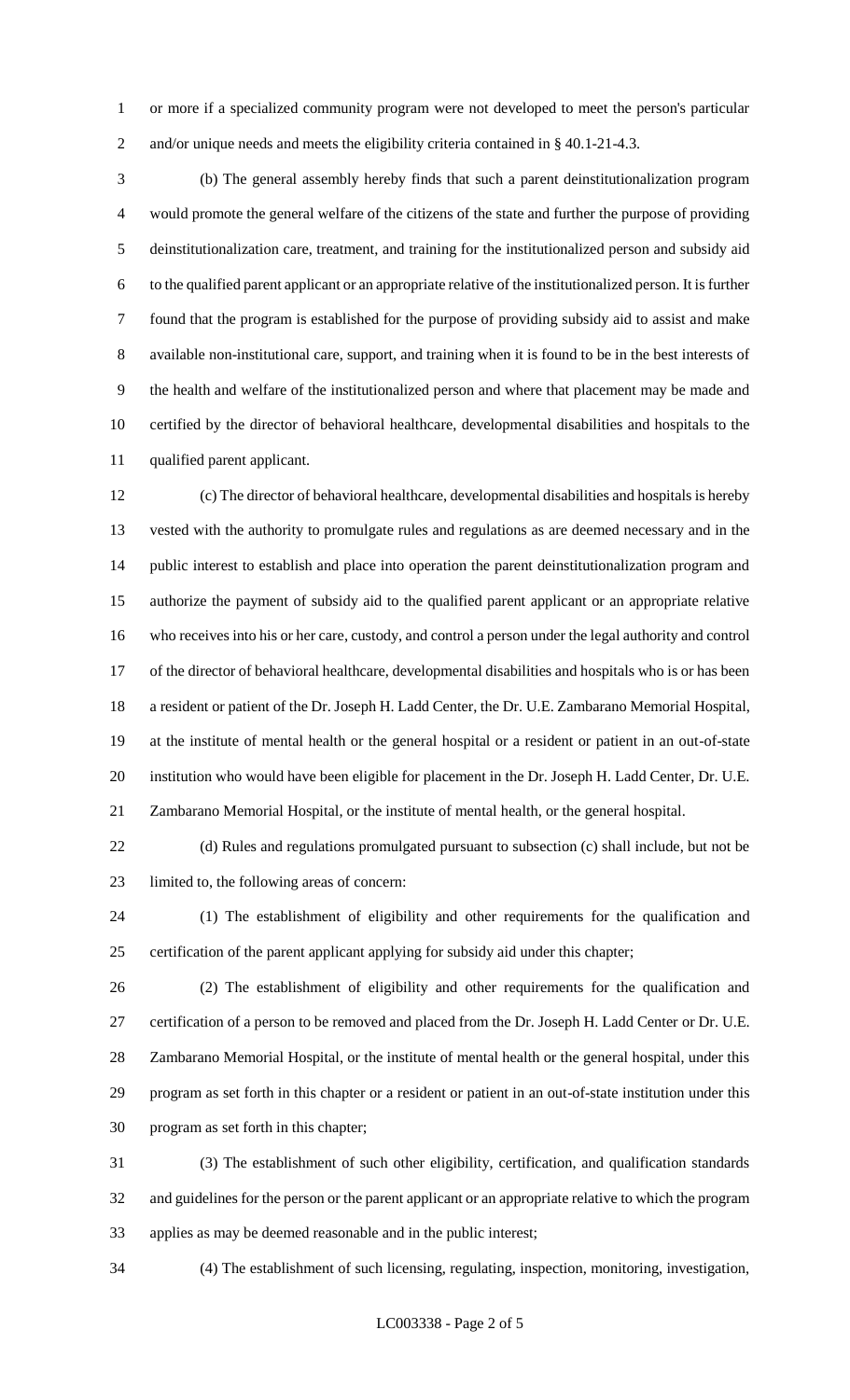and evaluation standards and requirements for the placement, care, support, custody, and training of the person as are deemed reasonable and in the public interest under this chapter;

 (5) The periodic inspection, review, and evaluation of the care, support, and treatment afforded the person placed in the home of the qualified parent applicant or an appropriate relative under this program and the making and implementation of such recommendations as are deemed necessary for the continued health, safety, and welfare of the person in accordance with the provisions of this chapter;

 (6) The establishment and implementation of such other standards, safeguards, and protections as are deemed necessary and in the public interest to protect the health, safety, and welfare of the person placed under the program or in determining and certifying initial and/or continuing eligibility requirements as the director of the department of behavioral healthcare, developmental disabilities and hospitals shall in his or her discretion deem to be necessary and appropriate, including, specifically, the authority to recall and return the child or adult to the custody and control of the state and the director of behavioral healthcare, developmental disabilities and hospitals into any care or placement program as the director may in his or her discretion order and direct, including therein summary removal from the custody of the qualified parent applicant or an appropriate relative and return to the state institution or out-of-state institution.

 (e) For the purpose of this chapter the words "qualified parent applicant" shall mean any natural parent, adoptive parent, or foster parent or both natural parents jointly, both adoptive parents jointly, or a court-appointed guardian or both foster parents jointly, or as defined by rules or regulations established by the department of behavioral healthcare, developmental disabilities and hospitals who may apply for inclusion in the behavioral healthcare, developmental disabilities and hospitals deinstitutionalization subsidy aid program as set forth in this chapter. For the situation where the natural or adoptive parents are divorced or separated, or where one of the parents is deceased, the words "parent" or "parent applicant" shall mean the parent legally having or giving custody to the person who may apply for inclusion in behavioral healthcare, developmental disabilities and hospitals deinstitutionalization subsidy aid program as set forth in this chapter.

 (f)(1) For the purpose of this chapter, the words "appropriate relative" shall mean an 29 interested and approved relative of the adult, or adoptive parent(s) or sibling(s) of the adult.

 (2) For the purpose of this chapter the words "subsidy aid" shall mean payment or continued payment to a parent applicant pursuant to the rules and regulations established by the director of behavioral healthcare, developmental disabilities and hospitals for deinstitutionalization subsidy aid program as set forth in this chapter.

(g) Alternatives to institutional care. The department of behavioral healthcare,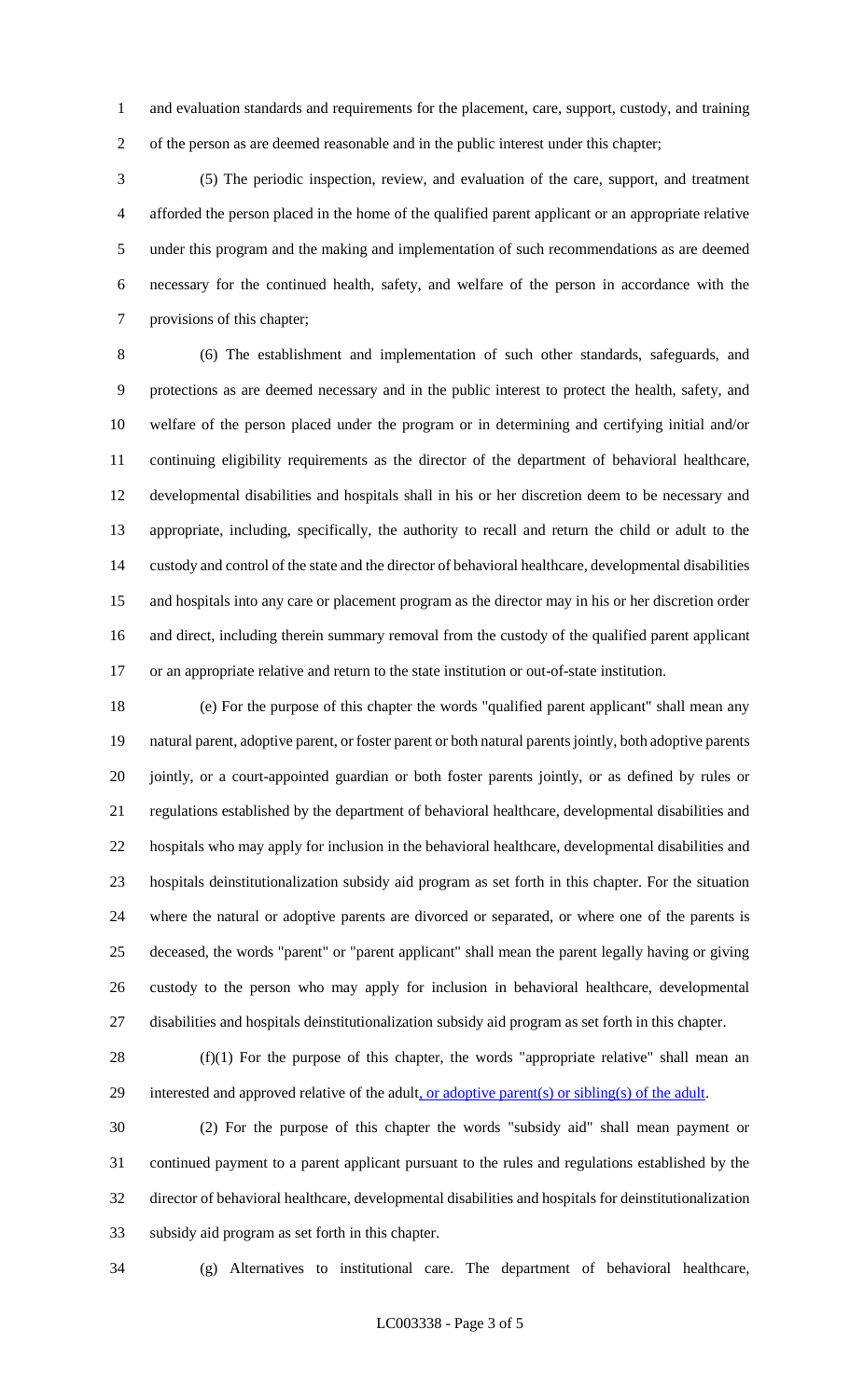- 1 developmental disabilities and hospitals is hereby directed to develop options, fiscal impact
- 2 analysis, and recommendations for the expansion of shared living services to siblings of individuals
- 3 with developmental disabilities who are no longer able to be cared for at home by aging parents.
- 4 The department shall submit these recommendations to the governor, and to the general assembly
- 5 by December 31, 2013.
- 6 SECTION 2. This act shall take effect upon passage.

#### ======== LC003338 ========